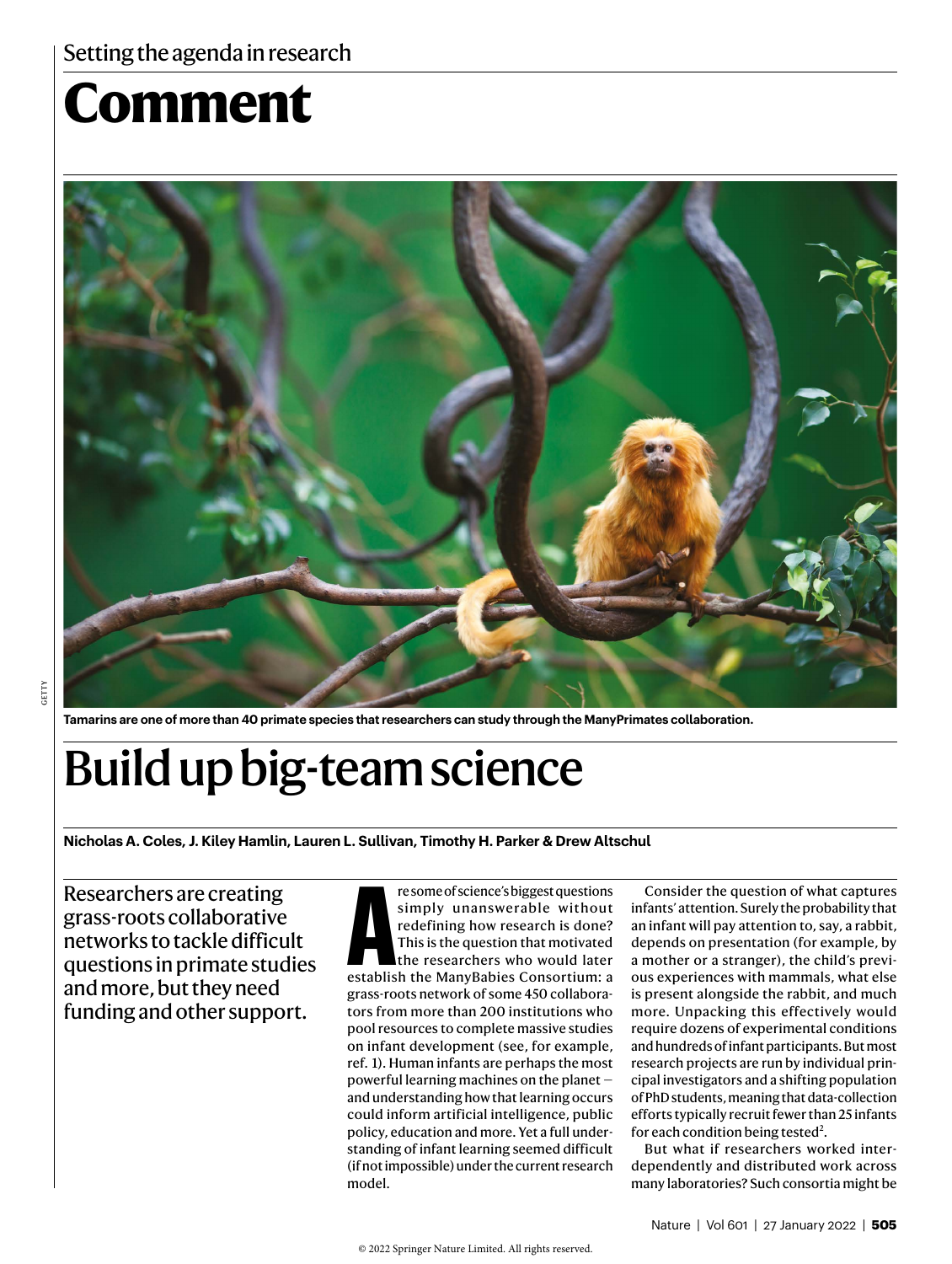## **Comment**

able to answer questions that no individual lab could tackle alone. In a proof-of-concept study, the ManyBabies Consortium used word of mouth, social media and e-mail lists to amass a team of 69 labs to test whether infants across several world regions prefer 'baby talk': the high-pitched, sing-song speech that adults in many cultures use with babies. Data from 2,329 infants in 16 countries provided a resounding yes, demonstrating that infants even prefer baby talk that is not in their native language<sup>3</sup>. This study, the largest of its kind, was cited more than 100 times within a year of its publication, according to Google Scholar.

The ManyBabies Consortium is not a oneoff. It is part of a broader movement towards grass-roots big-team science: endeavours in which an unusually large number of researchers — often dispersed across institutions and world regions — self-organize to pool intellectual and material resources in pursuit of a common goal<sup>4</sup>. In addition to the ManyBabies Consortium, the authors have collectively been involved in creating the Psychological Science Accelerator (involving some 1,200 researchers)<sup>5</sup>, the Disturbance and Resources Across Global Grasslands network (DRAGNet; around 100 researchers; https://dragnetglobal.weebly.com) and the ManyPrimates project (comprising about 150 researchers<sup>6</sup>; see 'Examples of big-team science'). These self-organized consortia pool resources to conduct massive studies in psychology, ecology and primatology, respectively. They perform collaborative endeavours similar to those of the Human Genome Project and groups within CERN, Europe's particle-physics lab near Geneva, Switzerland, but have been founded without formal funding mechanisms or well-developed infrastructure.

We have found that grass-roots big-team science is capable of generating knowledge that is difficult to obtain — but faces several barriers to sustainability.

## **Barrier 1: rewarding team players**

Michele Grigsby Coffey, a historian at the University of Memphis in Tennessee, has described academia as "a selfish sport" in which researchers "are rewarded for self-absorbed fixations", and in which "prioritizing yourself at the expense of others is encouraged"<sup>7</sup>. Big-team science, however, is a team sport that often requires researchers to prioritize discovery over their own self-interests. For example, the first ManyPrimates study (of which D.A. is a co-author) examined the working-memory capacity of more than 40 species of primate by testing whether the animals could remember the locations of hidden food after short time delays<sup>8</sup>. D.A. estimates that he committed some 200 hours to the project. Yet on the resulting paper, the consortium is listed as the first author, the corresponding author e-mail

is a shared mailbox and D.A. occupies one of 79 slots in the alphabetically sorted author list. Such authorship arrangements highlight the accomplishments of the team over any individual.

Pursuing relatively selfless ideals of bigteam science can mean being penalized by the referees of the selfish sport of academia. For example, when one of us (N.A.C.) was nominated to direct the Psychological Science Accelerator during a postdoctoral fellowship, a well-meaning adviser told him that it was an important role and that he was a great fit, but that pursuing it would "kill chances of getting a tenure-track position". The more senior co-authors of this manuscript ( J.K.H., L.L.S. and T.H.P.) have offered junior colleagues similar warnings. For instance, they have seen members of hiring committees baulk when a job candidate's CV contains several papers in which their name is in the middle of a long list of authors. A selfish sport rewards stars — not those who have crucial supporting roles. Indeed, when one of us in a big-team effort expressed excitement about a recent milestone to a department head, the response was: "Great. Just make sure you have work coming out of your own research group."

## **"Leading the big-teamscience movement can feel like climbing mountains without so much as a rope."**

Academia could change the game by rewarding researchers who make large contributions to team efforts. Otherwise, teams will be forced to find other ways to increase benefits or decrease the costs of participation. For example, project leaders could fund collaborators, as is being done for a collaboration designing tools to predict the replicability of research findings in the social and behavioural sciences, supported by the US Defense Advanced Research Projects Agency (www.cos.io/score). Such solutions, however, prohibit researchers with fewer resources from leading big-team science efforts. As an alternative, some collaborations offer non-financial perks. For example, both DRAGNet and the Nutrient Network offer participating researchers exclusive access to the full project database. However, these policies conflict with goals to make science more open and inclusive. A reduction in costs could be accomplished by recruiting even more researchers to split the bill, but this makes coordination much more difficult.

## **Barrier 2: diversity**

One large potential benefit of this way of doing science is the opportunity to increase the diversity of participants, researchers and research questions. But we have noticed a worrisome trend: pre-existing inequality in science infrastructure seems to be perpetuated in big-team science.

A 2021 analysis noted that researchers in previously colonized countries often lack the access to lab space and funding that are necessary to participate in big-team science<sup>9</sup>. Not surprisingly, perhaps, these inequalities also seem to affect who leads these endeavours. Not a single behavioural-science big-team project included in this analysis was led by a researcher in a developing nation. Furthermore, the combined governing and steering boards of ManyBabies, the Psychological Science Accelerator, the Nutrient Network and DRAGNet include only 4 (of 32) members from outside North America or Western Europe (17 are from the United States, 5 from Canada, 6 from Western Europe, 1 from Kenya, 1 from Argentina, 1 from Australia and 1 from India).

Big-team science should find ways to enable change. For example, the Psychological Science Accelerator uses donations to award participation grants to researchers in under-represented regions. The ManyBabies Consortium launched an extension of its first study that provides funding, training and support for data collection in Africa  $-$  an operation that would have been impossible without support from the Jacobs Foundation in Zurich, Switzerland. DRAGNet minimizes costs at institutions that have few resources by getting them to ship seed samples for processing at better-resourced institutions. Many Primates fosters connections in the global south by participating in local meetings and reaching the community through publications in languages such as Spanish and French.

Researchers can also help to close the infrastructure gap by training and supporting researchers in under-represented areas. For example, a big-team project testing how people in various African regions evaluate moral transgressions is led by a PhD student from Nigeria, and is supported by several members of the Psychological Science Accelerator<sup>10</sup>.

## **Barrier 3: funding and sustainability**

Despite well-recognized outputs, we all scramble constantly to keep our big-team initiatives going. These grass-roots projects can be established with little funding, but they are difficult to maintain without financial support. Big-team science needs funds to retain researchers who know how to coordinate the next wave of science, to support tools for managing increasingly complex workflows, and to support participation from researchers who are not well resourced.

For example, the first Psychological Science Accelerator study examined how people around the world judge others on the basis